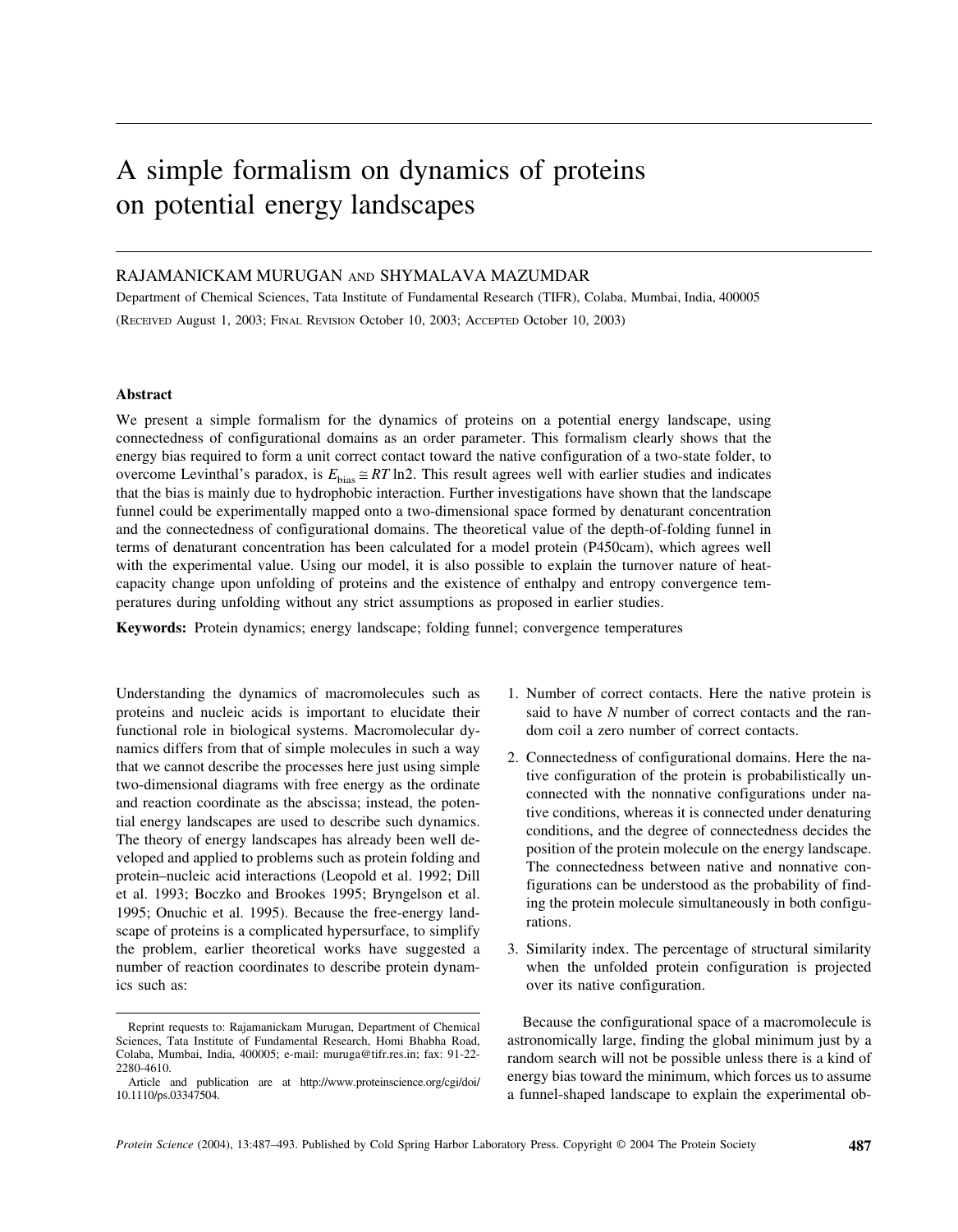servations. For example, the observed folding time and the folding rate of a protein cannot be explained unless we introduce an energy bias toward the native configuration. Moreover, extensive protein-folding simulations have confirmed this fact. But the main drawback of such simulations is that the energy landscape of a real protein is correlated and rugged and therefore far away from these theoretical models. Unfortunately, the usual thermodynamic and kinetics studies on proteins will tell us only about the overall free-energy change of folding/unfolding transitions and the average height of the transition-state ensemble (TSE), but we cannot get any information about the folding funnel and its nature owing to the fact that the TSE lies far above the funnel. The depth of the funnel is an important parameter, which decides the stability and foldability of a particular protein. Suppose that the folding funnel is shallow, then the protein's native conformation would be unstable, heterogeneous, and prone to conformational fluctuations even though its overall folding free energy is very high. From the depth of the folding funnel it is also possible to discriminate a well-folding protein from other proteins. In this article, we present a theory and an experimental methodology to map the protein free-energy landscape onto a two-dimensional space from which we can easily estimate the depth of the folding funnel, which is not possible in standard folding/ unfolding studies. First, we present the formal theoretical principles, and then we present the experimental method with one example.

## *Theoretical concepts*

The native configuration of a protein, which is denoted as *n*, lies at the bottom of the landscape funnel (Fig. 1), which is, of course, very narrow and deep enough to stabilize the native configuration. Here we say that the connectedness of the native form with rest of the configurational space, which is denoted as *u*, is almost zero. When we apply free-energy perturbations via temperature or denaturants, the native configuration will get probabilistically dispersed into the nonnative domain according to Boltzmann's distribution. Therefore, here we say that the connectedness of the native state (*n*) configuration with the rest of the configurational space (*u*) is increasing. This increasing trend will hold until the energy perturbation reaches the bottleneck of the folding funnel, after which the connectedness will start to decrease, which is caused by the fact that inside the funnel, the molecules can explore only a small configurational area and therefore get strongly connected, whereas once the molecule comes out of the funnel, it can explore a large area of landscape and therefore be weakly connected. Here we have complete information only about the native state (*n*), whereas the nonnative states (*u*) are not defined or heterogeneous. Therefore, the connectedness of *n* with *u* is mean-



**Figure 1.** A simplified two-state landscape funnel, where *n* denotes the native state, which lies at the *bottom* of the funnel, and {*U*} denotes the rest of the configurational space. The upward arrow is the denaturant scale (*D*), where  $D = 0$  corresponds to the native state (*n*) and  $D_{\text{max}}$  (in moles per liter) corresponds to the bottleneck of the folding funnel. Here  $m_{d1}$  is the denaturant *m* value (in calories per mole per molar), which is obtained from the linear energy model.

ingful but not vice versa. Now let us define this concept slightly more rigorously.

## *Mathematical derivations*

The dynamics of a protein on a potential energy landscape with respect to a symbolic reaction coordinate *x* can be well described by the Langevin equation, where the discrete variable *x* denotes the position of the protein molecule on the configurational space. Let us assume that  $x = n$  denotes the native configuration,  $x = \{u\}$  denotes the rest of the configurational space, and  $n \notin u$ ,  $n \cup u = \Omega$ ,  $x \subset \{n, u\}$ . Suppose that if the native form *n* contains *C* correct contacts (in other words, native contacts), then the nonnative form *u* can have a maximum of  $C - 1$  correct contacts. Because the configurational space is extraordinarily large, for the purpose of analysis, we can assume that *x* is continuous and the corresponding Langevin equation can be written as:

$$
d_{t}x = \frac{F(x)}{\gamma m} + \frac{\Gamma(t)}{\gamma}
$$
 (1)

Here  $F(x)$  denotes the potential of mean force (pmf) acting on the protein molecule [i.e.,  $F(x) = -d_x \tilde{f}(x)$ , where  $\tilde{f}(x) = \Delta G(x)$  is the folding free energy], *m* is its effective mass,  $\gamma$  denotes the internal friction coefficient, and  $\Gamma(t)$  is delta-correlated Gaussian noise, which satisfies the fluctuation dissipation theorem as:

$$
\langle \Gamma(t)\Gamma(t')\rangle = (2\gamma kT/m) \times \delta(t-t').
$$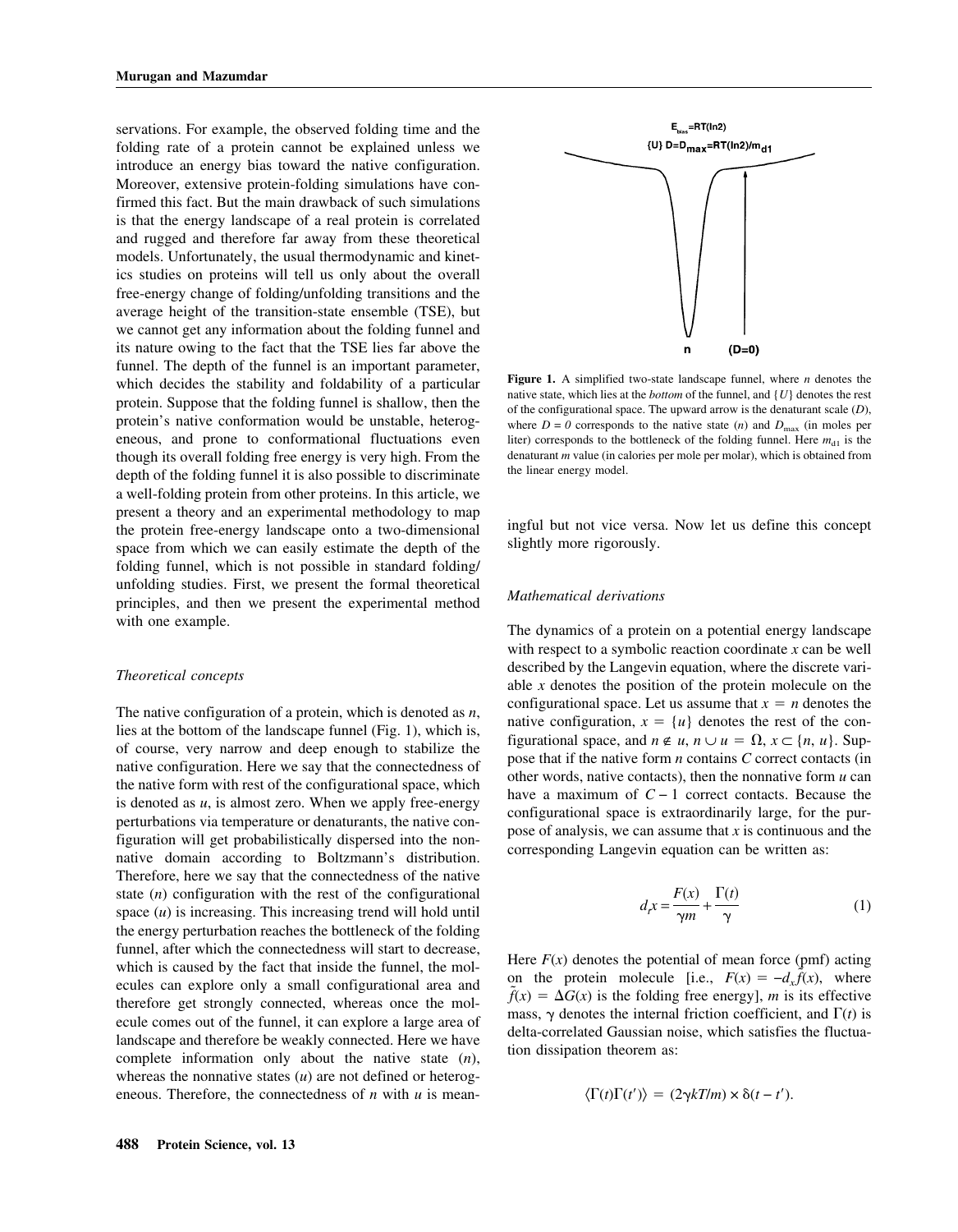The corresponding Fokker-Plank Equation (FPE) for the probability of finding the protein molecule at position *x* in time *t* can be given as (i.e., the Smoluchowski equation):

$$
\partial_t P(x,t) = -(1/m\gamma) \times [\partial_x F(x) - kT \times \partial_x^2] P(x,t) \qquad (2)
$$

Here *T* is the absolute temperature (in kelvins) and *k* is the Boltzmann constant. Because we are interested in the stationary solution [i.e., at  $\partial_t P(x, t) = 0$ ], that can be given as follows:

$$
P_{st}(x) = N \times e^{-\tilde{f}(x)/kT}
$$
 (3)

Here

$$
N = \left(\int_{l}^{u} e^{-\tilde{f}(x)/kT} dx\right)^{-1}
$$

is the normalization constant. Now the stationary probability of finding the native form *n* is

$$
P_{\rm st}(n) = N \times e^{-\tilde{f}(n)/kT}
$$

and the connectedness of the native form *n* with rest of the configurational space *u* can be easily given as follows:

$$
P_{st}(n \cap u) = N \times e^{-\tilde{f}(n)/kT} \times (1 - N \times e^{-\tilde{f}(n)/kT}) \tag{4}
$$

**Proof:** Given that  $n \notin u$  and  $\{n, u\} = \Omega$ , the following equality is true, which proves equation 4:

$$
P_{\rm st}(n \cap u) = P_{\rm st}(n) \times P_{\rm st}(u) = P_{\rm st}(n) \times (1 - P_{\rm st}(n))
$$

When we unfold the protein by denaturants such as urea and guanidine hydrochloride, the Linear Energy Model (LEM) predicts the following relation:

$$
\tilde{f}(n) = -\Delta G_0^{H_2O} + m_d D \tag{5}
$$

Here,  $\tilde{f}(n) = -G_0^{\text{H}_2\text{O}}$  is the folding free energy (the potential of mean force) acting on the native protein,  $m_d$  (in kilocalories per mole per molar) denotes the denaturant *m* value, and *D* (in moles per liter) denotes the denaturant's activity. From equations 3 and 5, the probability  $P_{st}(n, D)$  of observing the native configuration *n* at the denaturant concentration of *D* is given by

$$
P_{\rm st}(n, D) = N \times e^{-m_d} D/RT,
$$

where *N* is the normalization constant. Using the boundary conditions  $P_{\text{st}}(n, 0)$  (therefore,  $N = e^{-\Delta G_0^{H_2}\delta} / RT$  and  $P_{\text{st}}(n, 0)$  $\infty$ ), it can be shown that:

$$
P_{st}(n,D) = e^{-m_d D/RT} \tag{6}
$$

From equations 4 and 6, the connectedness (denoted as  $\lambda'$ ) of the native configuration with the rest of the configurational space in the presence of denaturant can be given as:

$$
\lambda' = P_{st}(n \cap u, D) \cong P_{st}(n, D) \times (1 - P_{st}(n, D))
$$
  
=  $e^{-m_d D/RT} \times (1 - e^{-m_d D/RT})$  (7)

From the relation  $\partial_D P(n \cap u, D) = 0$ , we can easily show that the denaturant concentration at which the maximum of connectedness occurs is equal to  $D_{\text{max}} = RT \ln 2/m_d$ . One also should note that at  $D_{\text{max}}$ ,  $P_{\text{st}}(n) = P_{\text{st}}(u) = 0.5$ , which is known as a stochastic separatrix; that is, the probabilities of existence of the protein molecule in the folded form and the unfolded form are equal. The stochastic separatrix is an abstract point that decides whether a protein molecule is in folded form  $[P_{st}(n) > 0.5]$  or in unfolded form  $[P_{st}(u) > 0.5]$ , which otherwise can be viewed as the bottleneck of the folding funnel. There exists one more point that is different from  $D_{\text{max}}$  called the midpoint denaturant concentration, at which the population of the folded form is equal to the population of the unfolded form, that is,  $D_{\text{mid}} = \Delta G_0^{\text{H}_2}\text{O}/$  $m_d$ , and therefore  $\tilde{f}(n) = 0$  in equation 5. Here one should note that from the  $D_{\text{max}}$ , which is obtained from the usual equilibrium unfolding experiments, it is not possible to derive any information about the folding funnel and the energy landscape. But using the aforementioned formalism, we show in the following sections that it is possible to estimate the energy bias toward the native configuration as well as the depth of the folding funnel.

#### *Estimation of energy bias toward native configuration*

It is known from earlier studies on denaturant-mediated protein unfolding that (Murugan 2003):

$$
m_d \cong RT \alpha \beta / h_0,\tag{8}
$$

where  $h_0$  denotes the activity of water (55.5 M),  $\alpha$  denotes the number of bound water molecules on protein (i.e., interaction potential of water with protein), and  $\beta$  is the number of water molecules interacting with the denaturant. Therefore, by putting the value of  $m_d$  in  $D_{\text{max}}$ , we obtain  $D_{\text{max}} = h_0 \ln 2/\alpha \beta$ . Because  $D_{\text{max}}$  is inversely proportional to water–protein interactions (i.e.,  $\alpha$ ), it is an indirect measure of hydrophobic interactions within protein, that is,  $D_{\text{max}} \propto$  hydrophobic interactions. Comparing this with equation 5, we obtain the approximate energy bias per correct contact as  $E_{bias} = m_d \times D_{max} \approx RT \ln 2$ , which is very close to the earlier suggested value (Zwanzig et al. 1992) of few RTs per native contact and also indicates that it is mainly contributed by hydrophobic interactions! Here we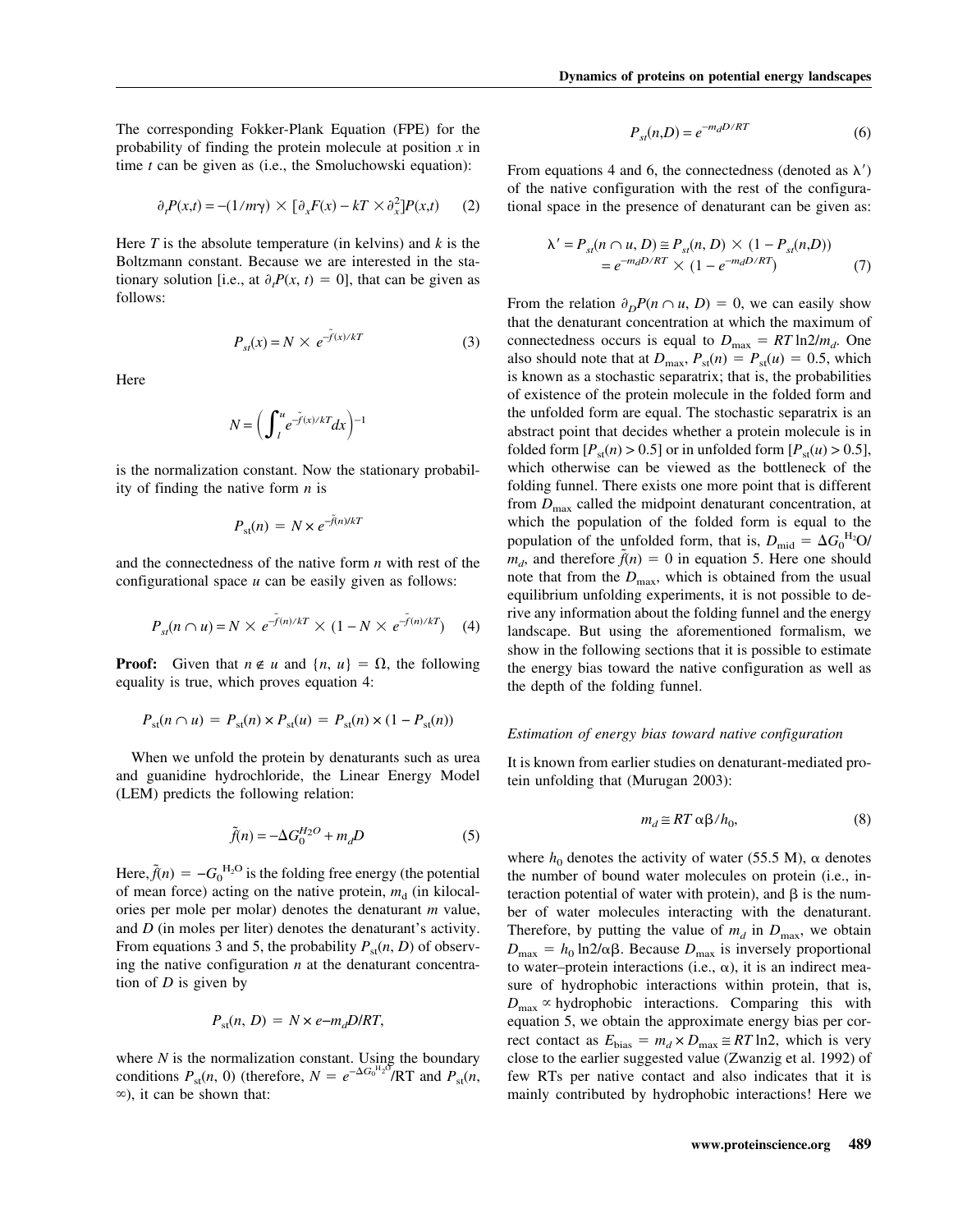should note that *n* and *u* could be differentiated by a unit number of correct contacts.

## *Estimation of depth of folding funnel*

Now, finding the depth of the protein's landscape funnel is a simple procedure. We just give incremental free-energy perturbations to the native state (*n*) by applying denaturants or temperature and measure the connectedness of *n* with rest of the configurational space *u* as a function of this perturbation by some means. Here we have used the sample-size autocorrelation method as described in Materials and Methods. From our prediction, the depth of the folding funnel is simply the amount of free-energy perturbation at which connectedness attains maximum. Because the free-energy perturbation can be measured in terms of the amount of perturbing agents such as urea, we express the connectedness in terms of urea concentration, where the maximum connectedness occurs at the concentration of  $D_{\text{max}}$  (moles per liter). In the next section, we generalize the concept to thermal free-energy perturbations.

## *Existence of enthalpy and entropy convergence temperatures*

The aforementioned model can be easily extended to temperature-mediated unfolding too. The potential of mean force of the native state can be expressed as a function of temperature using the following expression:

$$
\tilde{f}_T(n, T) = \Delta G_{0,T}^{H_2O} = \Delta H_n + \Delta C_p^{NU} \times (T - T_n)
$$
  
-T \times \Delta S\_n - T \times \Delta S\_n  
-T \times \Delta C\_p^{NU} \times \ln \left( \frac{T}{T\_n} \right) (9)

Here the subscript n denotes the corresponding parameter values at  $T = T_n$ , which is the temperature  $(T = T_n)$  at which the protein exists completely in native form,  $\Delta S$ ,  $\Delta H$ denotes the entropic and enthalpic changes caused by the change in temperature, and  $\Delta C$  is the corresponding change in heat capacity of the protein during unfolding. We should note that  $\tilde{f}_T(n, T_n) = \Delta H_n - T_n \Delta S_n$  and the corresponding probability of observing the native conformation (*n*) at temperature *T* is  $P(n, T) = N \times e^{-\tilde{f}_T}(n, T)/RT$  (from equation 3), where *N* is the usual normalization constant. Using the initial condition, *N* can be shown to be  $N = e^{\tilde{f}_T}(n, T_n)/RT$ . And thus the connectedness of the native configuration *n* with the rest of the configurational space  $u$  at a temperature  $T$  can be given as:

$$
P(n \cap u, T) = e^{-\tilde{g}T(n,T)/RT} \times (1 - e^{-\tilde{g}T(n,T)/RT}) \qquad (10)
$$

where,

$$
\tilde{g}(n,T) = \tilde{f}_T(n,T) - \tilde{f}_T(n,T_n) = (\Delta C_p^{NU} - \Delta S_a) \times (T - T_n) - T \times \Delta C_p^{NU} \times \ln(T/T_n).
$$

Now it is very easy to show [by solving the equation  $\partial_T P(n \cap u, T) = 0$  using MAPLE 7] that the function has two maxima at:

$$
T_{m,1} = (1 - \Delta S_n / \Delta C_p^{NU}) \times T_n \le T_n
$$
\n
$$
T_{m,2} = T_n \times e^{\delta + (1 - 1/T_n) - (R/\Delta C_p^{NU}) \times \ln 2} \ge T_n
$$
\n(12)

Here

$$
\delta = \text{LambertW}\{1/T_n - 1) \times e^{(1/T_{n-1}) + (R/\Delta C_p^{NU}) \times \ln 2}\},
$$

where  $y =$  LambertW(*x*) is the solution of the equation  $y \exp(y) = x$ . We are generally interested in the maximum  $T_n$  > *T* (here it is  $T_{m-2}$ ), whose approximate value can be calculated as follows: Given that  $(1/T_n) \ge 1$  ( $T_n$  is generally close to room temperature, i.e., ~298 K) and  $R/\Delta C_p^{NU} \ll 1$ , by neglecting those terms in the expression of  $T_{\text{m, 2}}$ , we get:

$$
T_{m,2} \cong T_n \times e^{[LambertW[-e^{-1}]+1]} \cong 1.11 \times T_n \tag{13}
$$

The numerical value of LambertW(−1/*e*) can be obtained from MAPLE 7. One also should note that  $P(n \cap u, T)$  is a turnover function only when  $\Delta C_p^{NU}$  < 0. Although the expressions for change in enthalpy and entropy due to temperature have the forms as:

$$
\Delta H_T^{NU} = \int_0^T \Delta C_p^{NU} dT
$$
 and 
$$
\Delta S_T^{NU} = \int_0^T \Delta C_p^{NU} d \ln T,
$$

where

$$
\Delta C_p^{NU} = C_p^U - C_p^N
$$
 is the

is the heat capacity change due to unfolding, detailed calorimetric studies showed that it was not valid in the case of protein unfolding because of the fact that  $\Delta C_p^{NU}$  itself was a function of temperature. Moreover, upon unfolding, the protein generally would not be only in native and unfolded forms but exist in a continuum of states. Because *n* and *u* are two different sets of configurations of the same molecule, earlier studies (Zhou et al. 1999) showed that it was necessary to introduce a measure called the weighting factor (i.e.,  $\Delta C_p^{NU} = f_U C_p^{U} - f_N C_p^{N} < 0$ , where  $f_N$  and  $f_U$  are the corresponding fractions of native and unfolded forms) as a correction. In our model, we propose that the correct weighting factor should be the connectedness of configurational domains [i.e.,  $P(n \cap u, T)$ ], because the change in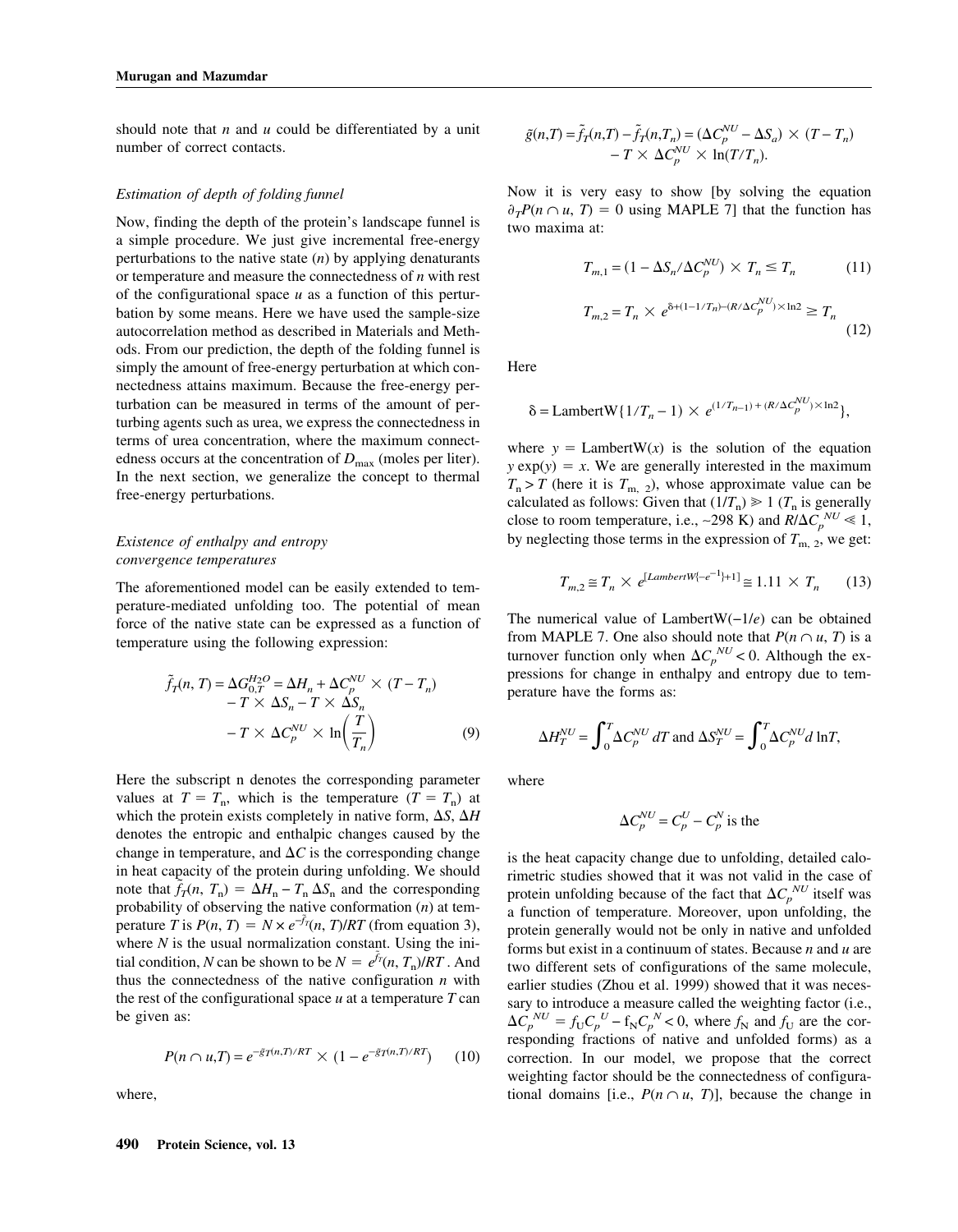heat capacity upon unfolding is directly proportional to the connectedness of configurational domains. Moreover, weighting by fraction of folded/unfolded population does not carry any meaning because there is a possibility of occurrence of protein molecules with partially folded configuration, which cannot be accounted for either in the folded fraction or in the unfolded fraction. In other words, it is not valid in the vicinity of the stochastic-separatrix. Because the connectedness has a turnover behavior, it is easy to conclude that the function  $\Delta C_p^{NU} \times P(n \cap u, T)$  also should be a turnover function, which is the usual observation in calorimetric studies on protein unfolding.

Explaining the existence of the enthalpy and entropy convergence temperatures (i.e., the temperature,  $T^* = 110^{\circ}\text{C}$ , at which common enthalpy,  $\Delta H^*$ , and entropy values,  $\Delta S^*$ , occur) is still under debate, although many possible explanations based on balance between hydrophobic and hydrophilic interaction of water with proteins have been proposed (Privalov 1979, 1996, 1997; Baldwin 1986; Lee 1991; Baldwin and Muller 1992; Fu and Freire 1992; Ragone and Colonna 1994) so far. Using our model, we were able to predict such convergence temperatures under certain conditions as follows: Using our weighted expression for the change in heat capacity, the possible correct equation for enthalpy and entropy change with temperature can be given as:

$$
\Delta H_T^{NU} = \int_{T_N}^{T} \Delta C_p^{NU} \times P_{st}(n \cap u, T)_T dT \tag{14}
$$

$$
\Delta S_T^{NU} = \int_{T_N}^{T} \Delta C_P^{NU} \times P_{st}(n \cap u, T)_T d \ln T \qquad (15)
$$

Because our studies showed that  $T_{\text{m, 2}}$  [this is the point at which  $P(n \cap u, T)$  becomes maximum] depends only on  $T_n$ , for a set of proteins with similar  $\Delta C_p^{N U}$ , it is easy to verify that although there is a small difference in the  $T<sub>n</sub>$  values of the proteins, there exists a convergence temperature *T*\* at which common  $\Delta H^*$  and  $\Delta S^*$  values can occur beyond the temperature  $T_{\text{m, 2}}$ , which is the usual observation. This is because the tail region (*T* > *T*<sub>m, 2</sub>) of the function  $P(n \cap u,$ *T*) contributes much less to the integrals given by equations 11 and 12. In the following section, we see how can one measure the depth of the folding funnel of a model protein, in terms of denaturant concentration experimentally.

#### **Materials and methods**

A simple method to estimate the connectedness parameter in the case of macromolecular dynamics has already been reported (Murugan 2002; Appendix). To apply our model, we chose a protein called Cytochrome P450cam, which is a 46-kD protein, obtained from a soil bacterium *Pseudomonas putida*, where "cam" stands for its substrate 1R-camphor. DEAE Sepharose, Q Sepharose and Sephadex G-10 column, and urea were purchased from Roche chemicals. Camphor was purchased from Sigma, and all other mentioned chemicals were of analytical grade. *P. putida* cytochrome P450cam (P450cam) was overexpressed in *Escherichia coli* and purified using a reported protocol (Unger et al. 1986). The concentration of the enzyme was determined using heme absorbance at 392 nm for camphor-bound P450cam ( $\varepsilon_{392}$  = 102 mM<sup>-1</sup> cm<sup>-1</sup>; Gunsalus and Wagner 1978). A protein concentration of ∼3 μM was used. Experiments were conducted at room temperature (298 K). The unfolding kinetic experiments were done using Hi-Tech SF61MX stopped flow spectrometer. Here a fixed *N* of 2000 data points (i.e., absorbance at the Soret peak of 392 nm) and a total time  $(T = N \Delta t)$  of data collection of 200 msec (i.e.,  $\Delta t = 100$  µsec) were used. From these collected data, the corresponding sample-size autocorrelation functions were constructed using equation A6 of the Appendix, and the autocorrelation functions obtained accordingly were fitted to equation A5 to obtain the corresponding  $\lambda'$  values.

## **Results and Discussion**

A typical stopped-flow trace of unfolding of P450cam by 3 M urea is shown in Figure 2A, which clearly indicates that there was a fast process with a lifetime of ∼50 msec; the corresponding sample-size autocorrelation function constructed from equation A6 is shown in Figure 2B. Figure 3 shows the variation of  $\lambda'$  obtained by fitting the sample-size autocorrelation function constructed accordingly to equation A5 with different concentrations of urea, which clearly indicated the turnover behavior as given in equation 7, with a maximum at ∼2 M urea. Above 2 M urea, the connectedness parameter started to decline, indicating that protein molecules have come out of the folding funnel (i.e., completely to the *u* state) and thus can explore the rest of the nonnative configuration space. In other words, below 2 M urea concentration  $[P_{st}(n) > 0.5]$ , the native character dominates, whereas above 2 M urea  $[P_{st}(n) < 0.5]$ , nonnative character dominates. Therefore, we can conclude that the free-energy value corresponding to 2 M urea is the depth of the folding funnel of P450cam. Here one should note that the usual kinetic or thermodynamic analysis of unfolding/ refolding in presence of denaturants will only give information about the midpoint denaturant concentration  $(D_{mid})$ , whereas from our analysis it is possible to obtain the depth of the folding funnel itself.

#### **Acknowledgments**

This work was supported by TIFR, Mumbai. We thank the Referees for their constructive comments and suggestions, which improved this manuscript a lot. R.M. acknowledges the support from the TIFR endowment fund for career development.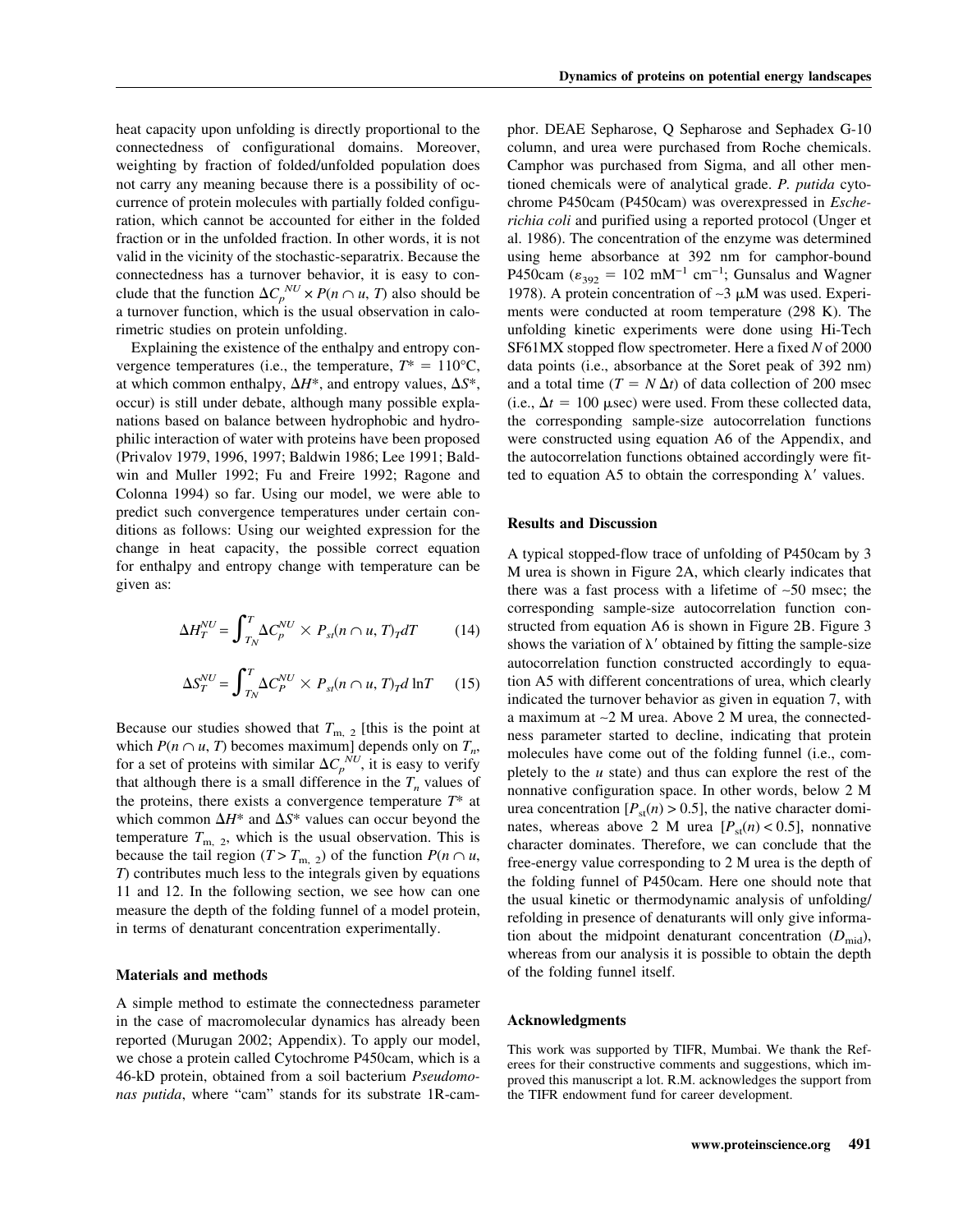

**Figure 2.** (*A*) Stopped-flow kinetic trace of unfolding of cytochrome P450cam (3  $\mu$ M of protein) by 3 M urea monitored at 392 nm (Soret peak) for 200 msec with  $\Delta t = 100$  usec (i.e., the total number of data points,  $N = 2000$ . (*B*) The corresponding sample-size autocorrelation function constructed (open circles) from equation A6 with a delay of  $4\Delta t = 400$  $\mu$ sec. The solid line shows the fitted curve ( $\chi^2 = 0.98$ ) of equation A5 with  $\lambda' = 0.03$ .

The publication costs of this article were defrayed in part by payment of page charges. This article must therefore be hereby marked "advertisement" in accordance with 18 USC section 1734 solely to indicate this fact.

## **Appendix**

An experimental method to estimate the connectedness using sample-size autocorrelation analysis of kinetic data has been reported (Murugan 2002). The principle is as follows: The local dynamics of the protein molecule on configurational space can be well modeled by a birth–death master equation. Let there be an *M* number of molecular conformations initially at a given energy level and the transition probability from the  $(x - 1)$ -th conformation to the *x*-th conformation in an infinitesimal time  $\Delta T$  is  $\lambda$ , which is the connectedness parameter. Assuming equal initial probability, the birth–death master equation becomes (because the configurational space is extraordinarily large, we can neglect the reverse probability terms):

$$
\partial_t P(x,t) = \lambda P(x-1,t) - \lambda P(x,t) \tag{A1}
$$

Equation A1 can be simply solved by using the generating function

$$
G(s,t) = \sum_{x=0}^{M} s^x P(x,t)
$$

with initial condition

$$
G(s,0) = (1/M) \times \sum_{x=0}^{M} s^x
$$

which is due to the fact that  $P(x,0) = 1/M$  to give:

$$
P(x,t) = \frac{e^{-\lambda t}}{M} \left( \sum_{i=0}^{x} \frac{[\lambda t]^i}{i!} \right)
$$
 (A2)

Now the variance of x can be given as:

$$
Var{x(t)} = \langle x(t), x(t) \rangle = \lim_{s \to 1} \partial_s^2 G(s, t) + \langle x(t) \rangle - \langle x(t) \rangle^2
$$
  
= 
$$
\left(1 \frac{1}{M} \sum_{j=0}^{M} j^2 - \frac{(M+1)^2}{4} \right) + \lambda t = \delta + \lambda t
$$
 (A3)  
Where 
$$
\delta = \left(\frac{1}{M} \sum_{j=0}^{M} j^2 - \frac{(M+1)^2}{4} \right) = \frac{M^2 - 1}{12}
$$

Any kinetic data involving biomacromolecules like protein and DNA are the sum  $[S(t)]$ , where *t* is time] of reactive [e.g., folding– unfolding transitions that involve changes in energy state,  $f(t)$ ], nonreactive [local dynamics, *h*(*t*)], and instrumental noise components  $[e(t)]$ , that is,  $S(t) = f(t) + h(t) + e(t)$ , whose sample-size autocorrelation with a delay of  $\tau$  sec can be easily obtained by assuming *e*(*t*) as an additive Gaussian noise with  $\langle e \rangle = 0$ ,  $\sigma_e^2 \approx$ 1/*n* for  $n \ge 30$ , where *n* is the sample size,  $\langle e_i, e_{i+\tau} \rangle = 0, \langle e, f \rangle = 0$ , and  $\langle e, h \rangle = \langle h, f \rangle = 0$ , as follows:



**Figure 3.** Variation of  $\lambda' = P_{st}(n \cap u, D)$  with concentration of urea (*D*) moles/L), showing a maximum at 2 M urea ( $D_{\text{max}}$ ) and almost zero after 3.5 M urea, indicating that protein molecules have come out of the landscape funnel and thus can explore a large area of landscape.